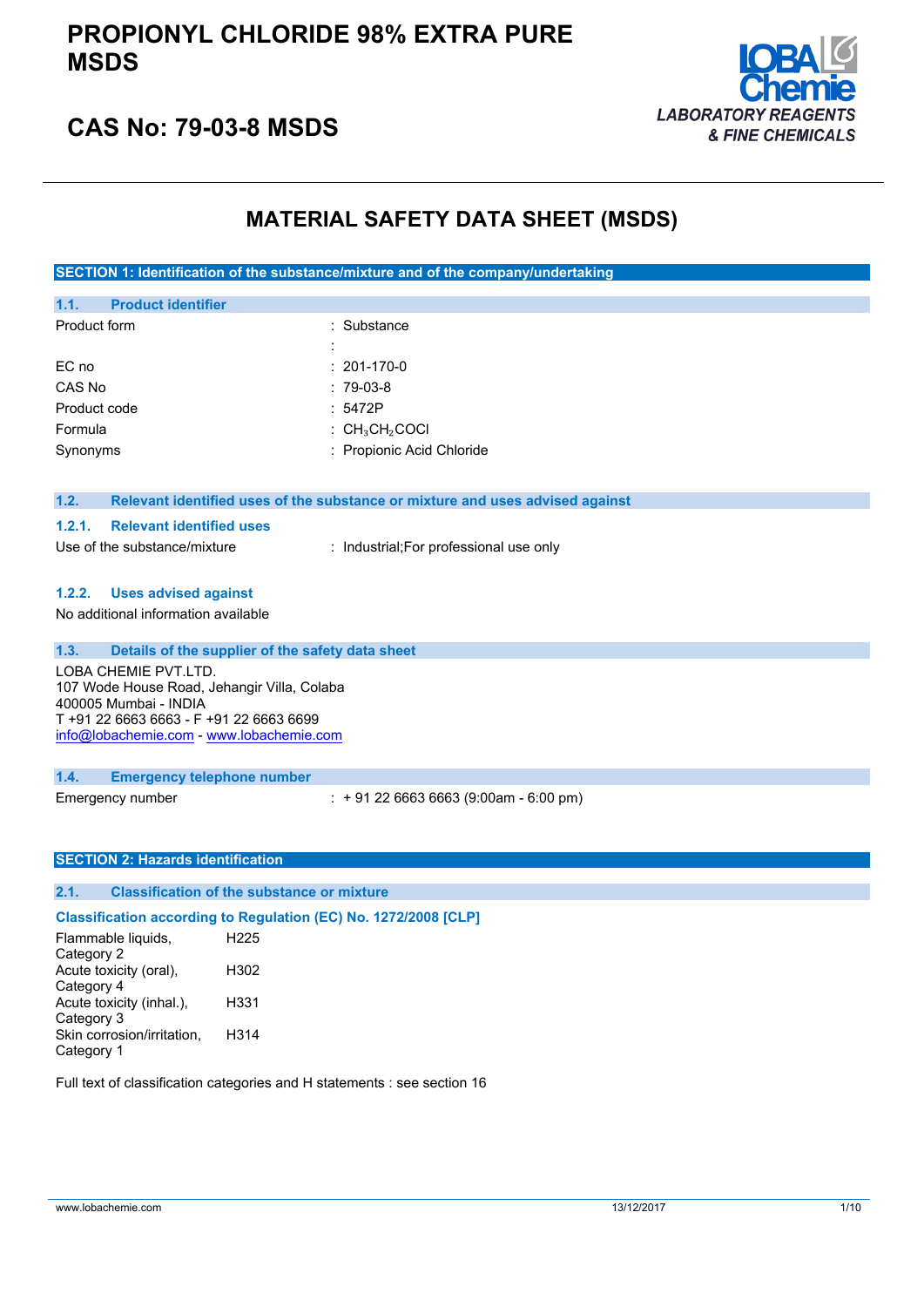Safety Data Sheet

**Classification according to Directive 67/548/EEC or 1999/45/EC**

F; R11 Xn; R20 C; R34 R14 Full text of R-phrases: see section 16

**Adverse physicochemical, human health and environmental effects** No additional information available

**2.2. Label elements Labelling according to Regulation** (EC) **No. 1272/2008** [CLP] Hazard pictograms (CLP) : GHS02 GHS05 GHS06 Signal word (CLP) : Danger Hazard statements (CLP) : H225 - Highly flammable liquid and vapour H302 - Harmful if swallowed H314 - Causes severe skin burns and eye damage H331 - Toxic if inhaled Precautionary statements (CLP) : P210 - Keep away from heat/sparks/open flames/hot surfaces. - No smoking P280 - Wear eye protection, face protection, protective clothing, protective gloves P301+P312 - IF SWALLOWED: call a POISON CENTER or doctor/physician if you feel unwell P303+P361+P353 - IF ON SKIN (or hair): Remove/Take off immediately all contaminated clothing. Rinse skin with water/shower P304+P340 - IF INHALED: remove victim to fresh air and keep at rest in a position comfortable for breathing P305+P351+P338 - If in eyes: Rinse cautiously with water for several minutes. Remove contact lenses, if present and easy to do. Continue rinsing P403+P233 - Store in a well-ventilated place. Keep container tightly closed

#### **2.3. Other hazards**

No additional information available

#### **SECTION 3: Composition/information on ingredients**

**3.1. Substance**

| <b>Name</b>                              | <b>Product identifier</b>             | $\frac{9}{6}$ |
|------------------------------------------|---------------------------------------|---------------|
| <b>PROPIONYL CHLORIDE 98% EXTRA PURE</b> | (CAS No) 79-03-8<br>(EC no) 201-170-0 | 100           |

Full text of R- and H-phrases: see section 16

| 3.2.               | Mixture |            |      |
|--------------------|---------|------------|------|
| Not applicable     |         |            |      |
| www.lobachemie.com |         | 13/12/2017 | 2/10 |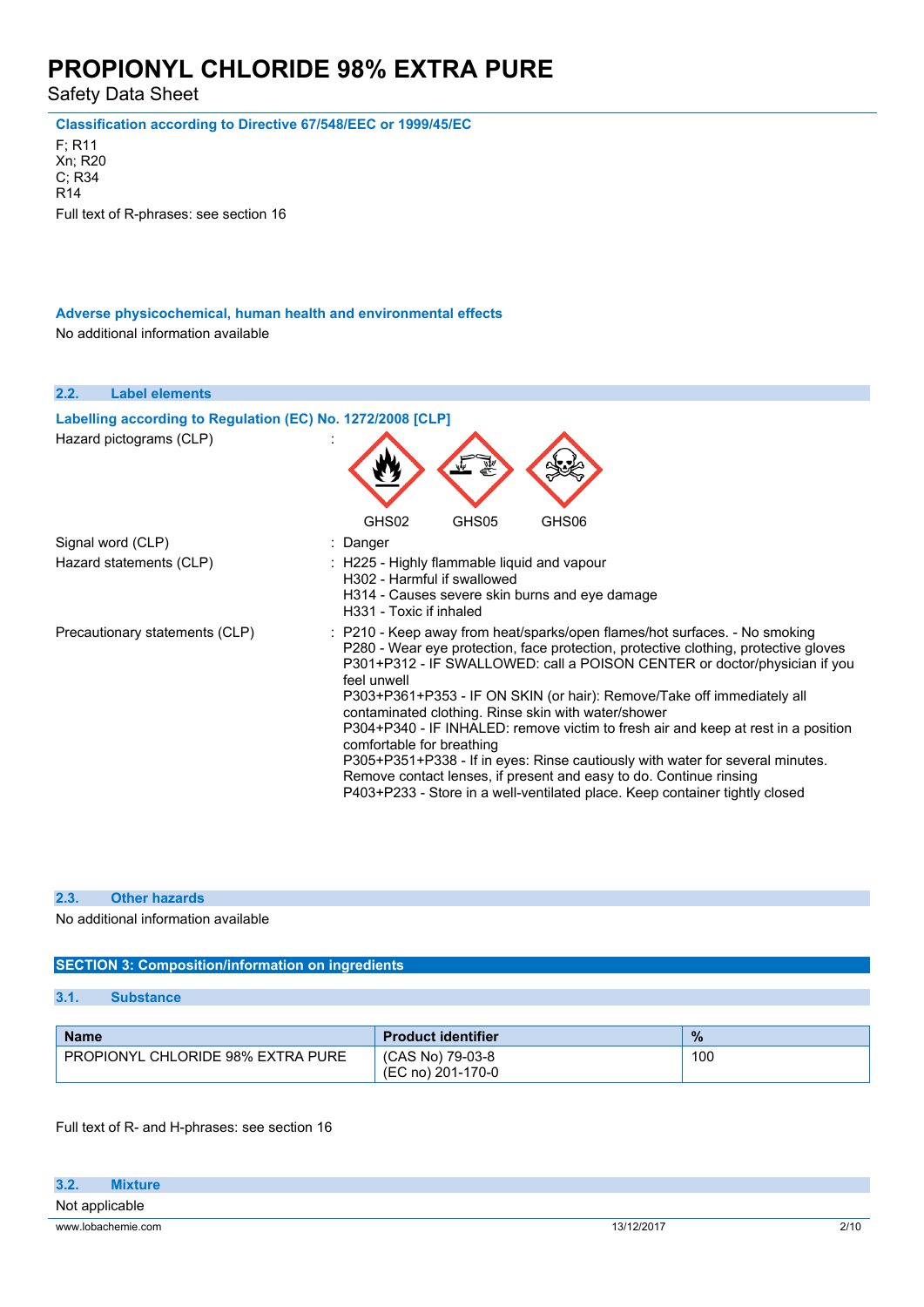Safety Data Sheet

### **SECTION 4: First aid measures**

| 4.1.<br><b>Description of first aid measures</b>                    |                                                                                                                                                                                  |  |
|---------------------------------------------------------------------|----------------------------------------------------------------------------------------------------------------------------------------------------------------------------------|--|
| First-aid measures after inhalation                                 | : Remove person to fresh air and keep comfortable for breathing. Give oxygen or<br>artificial respiration if necessary. Call a physician immediately.                            |  |
| First-aid measures after skin contact                               | : Gently wash with plenty of soap and water. Remove/Take off immediately all<br>contaminated clothing. Get immediate medical advice/attention.                                   |  |
| First-aid measures after eye contact                                | Remove contact lenses, if present and easy to do. Continue rinsing. Rinse cautiously<br>with water for several minutes. Immediately call a POISON CENTER or<br>doctor/physician. |  |
| First-aid measures after ingestion                                  | Rinse mouth out with water. Do not induce vomiting because of corrosive effects. If<br>you feel unwell, seek medical advice.                                                     |  |
| 4.2.<br>Most important symptoms and effects, both acute and delayed |                                                                                                                                                                                  |  |
| Symptoms/injuries                                                   | : Causes severe skin burns and eye damage.                                                                                                                                       |  |
| Symptoms/injuries after inhalation                                  | : Toxic if inhaled.                                                                                                                                                              |  |
| Symptoms/injuries after ingestion                                   | : Harmful if swallowed.                                                                                                                                                          |  |
| 4.3.                                                                | Indication of any immediate medical attention and special treatment needed                                                                                                       |  |
| Treat symptomatically.                                              |                                                                                                                                                                                  |  |
| <b>SECTION 5: Firefighting measures</b>                             |                                                                                                                                                                                  |  |
| 5.1.<br><b>Extinguishing media</b>                                  |                                                                                                                                                                                  |  |
| Suitable extinguishing media                                        | : dry chemical powder, alcohol-resistant foam, carbon dioxide (CO2).                                                                                                             |  |
| Unsuitable extinguishing media                                      | : Do not use a heavy water stream.                                                                                                                                               |  |
| 5.2.<br>Special hazards arising from the substance or mixture       |                                                                                                                                                                                  |  |
| Fire hazard                                                         | : Highly flammable liquid and vapour.                                                                                                                                            |  |
|                                                                     |                                                                                                                                                                                  |  |
| 5.3.<br><b>Advice for firefighters</b>                              |                                                                                                                                                                                  |  |
|                                                                     |                                                                                                                                                                                  |  |
| Protection during firefighting                                      | : Do not attempt to take action without suitable protective equipment.                                                                                                           |  |
| <b>SECTION 6: Accidental release measures</b>                       |                                                                                                                                                                                  |  |
| 6.1.                                                                | Personal precautions, protective equipment and emergency procedures                                                                                                              |  |
| 6.1.1.                                                              |                                                                                                                                                                                  |  |
| For non-emergency personnel<br><b>Emergency procedures</b>          | : Evacuate unnecessary personnel.                                                                                                                                                |  |
|                                                                     |                                                                                                                                                                                  |  |
| 6.1.2.<br>For emergency responders                                  |                                                                                                                                                                                  |  |
| Protective equipment                                                | : Use personal protective equipment as required.                                                                                                                                 |  |
| <b>Emergency procedures</b>                                         | : Ventilate area.                                                                                                                                                                |  |
| 6.2.<br><b>Environmental precautions</b>                            |                                                                                                                                                                                  |  |
| Do not allow to enter drains or water courses.                      |                                                                                                                                                                                  |  |
| 6.3.<br>Methods and material for containment and cleaning up        |                                                                                                                                                                                  |  |
| Methods for cleaning up                                             | : Collect spillage. On land, sweep or shovel into suitable containers. Soak up spills<br>with inert solids, such as clay or diatomaceous earth as soon as possible.              |  |
| <b>Reference to other sections</b><br>6.4.                          |                                                                                                                                                                                  |  |
| No additional information available                                 |                                                                                                                                                                                  |  |
| <b>SECTION 7: Handling and storage</b>                              |                                                                                                                                                                                  |  |
| 7.1.<br><b>Precautions for safe handling</b>                        |                                                                                                                                                                                  |  |
| Precautions for safe handling                                       | : Avoid contact with skin, eyes and clothing.                                                                                                                                    |  |
| Hygiene measures                                                    | : Wash hands and other exposed areas with mild soap and water before eating,<br>drinking or smoking and when leaving work.                                                       |  |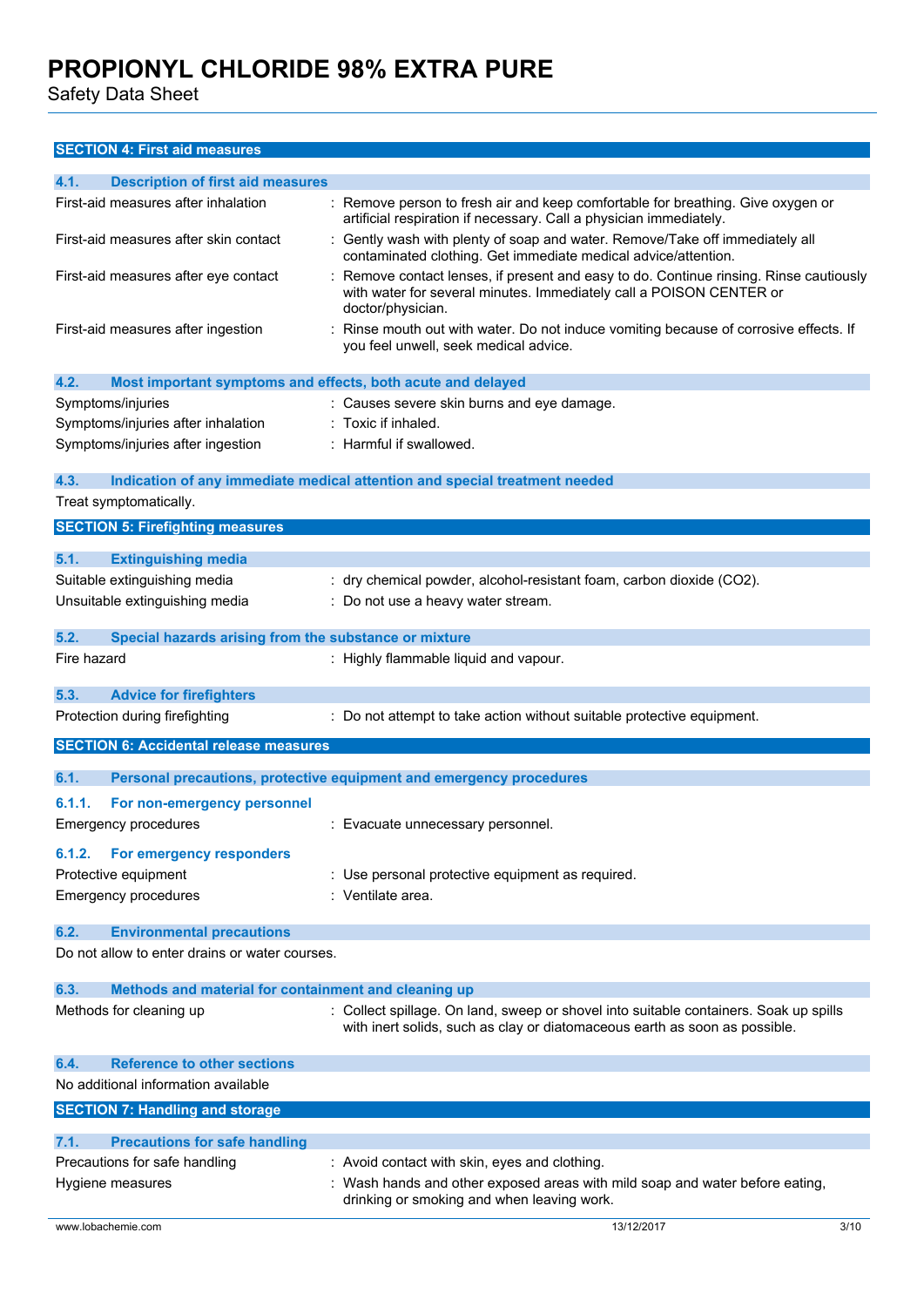Safety Data Sheet

| 7.2.<br>Conditions for safe storage, including any incompatibilities |                                                                                                                                    |  |  |
|----------------------------------------------------------------------|------------------------------------------------------------------------------------------------------------------------------------|--|--|
| Storage conditions                                                   | : Keep container tightly closed. Keep away from heat, hot surfaces, sparks, open<br>flames and other ignition sources. No smoking. |  |  |
| Storage temperature                                                  | : 15 - 25 $^{\circ}$ C                                                                                                             |  |  |
|                                                                      |                                                                                                                                    |  |  |
| 7.3.<br><b>Specific end use(s)</b>                                   |                                                                                                                                    |  |  |
| No additional information available                                  |                                                                                                                                    |  |  |
|                                                                      |                                                                                                                                    |  |  |
| <b>SECTION 8: Exposure controls/personal protection</b>              |                                                                                                                                    |  |  |
|                                                                      |                                                                                                                                    |  |  |
| 8.1.<br><b>Control parameters</b>                                    |                                                                                                                                    |  |  |
| No additional information available                                  |                                                                                                                                    |  |  |

| 8.2.<br><b>Exposure controls</b>                              |                                    |
|---------------------------------------------------------------|------------------------------------|
| Hand protection                                               | : protective gloves                |
| Eye protection                                                | Chemical goggles or safety glasses |
| Skin and body protection                                      | Wear suitable protective clothing  |
| Respiratory protection                                        | : Wear respiratory protection      |
| <b>SECTION 9: Physical and chemical properties</b>            |                                    |
| 9.1.<br>Information on basic physical and chemical properties |                                    |
| Physical state                                                | : Liquid                           |
| Molecular mass                                                | : 92.52 g/mol                      |
| Colour                                                        | Colourless.                        |
| Odour                                                         | : No data available                |
| Odour threshold                                               | : No data available                |
| pH                                                            | : < 7                              |
| Relative evaporation rate (butylacetate=1)                    | : No data available                |
| Melting point                                                 | : -94 $^{\circ}$ C                 |
| Freezing point                                                | : No data available                |
| Boiling point                                                 | $: 77 - 79$ °C                     |
| Flash point                                                   | : $6^{\circ}$ C                    |
| Auto-ignition temperature                                     | : No data available                |
| Decomposition temperature                                     | : No data available                |
| Flammability (solid, gas)                                     | : No data available                |
| Vapour pressure                                               | No data available                  |
| Relative vapour density at 20 °C                              | : 3.19                             |
| Relative density                                              | : No data available                |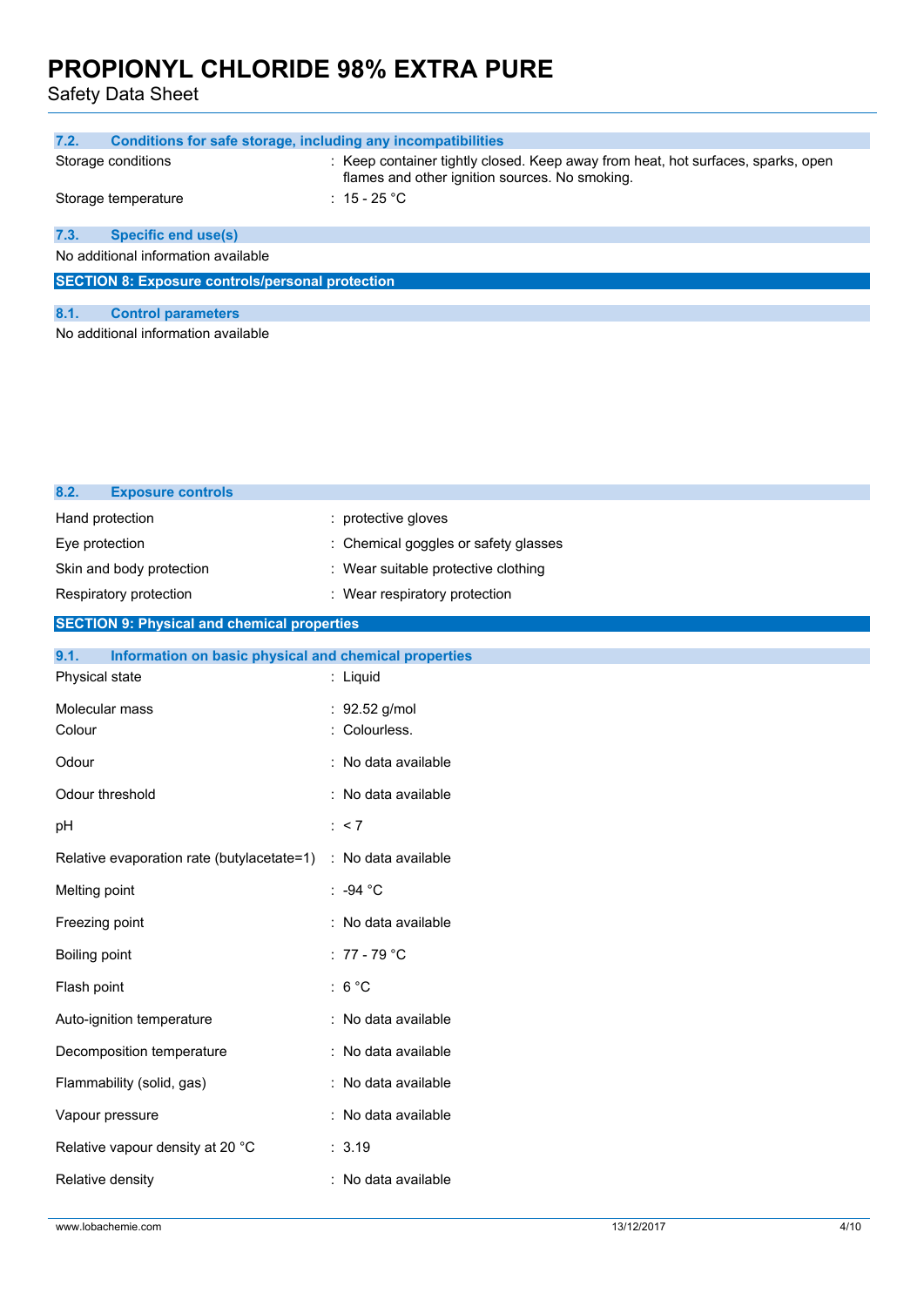## Safety Data Sheet

| Density<br>Solubility       | : $1.059$ g/cm <sup>3</sup><br>: No data available |
|-----------------------------|----------------------------------------------------|
| Log Pow                     | : No data available                                |
| Viscosity, kinematic        | : No data available                                |
| Viscosity, dynamic          | : 0.48 mPa.s at 20 $^{\circ}$ C                    |
| <b>Explosive properties</b> | : No data available                                |
| Oxidising properties        | : No data available                                |
| <b>Explosive limits</b>     | : No data available                                |

| <b>Other information</b><br>9.2.                        |                                                             |
|---------------------------------------------------------|-------------------------------------------------------------|
| No additional information available                     |                                                             |
| <b>SECTION 10: Stability and reactivity</b>             |                                                             |
| 10.1.<br><b>Reactivity</b>                              |                                                             |
| May cause fire or explosion; strong oxidiser.           |                                                             |
|                                                         |                                                             |
| 10.2.<br><b>Chemical stability</b>                      |                                                             |
| Heating may cause a fire.                               |                                                             |
| 10.3.<br><b>Possibility of hazardous reactions</b>      |                                                             |
| Reacts violently with water.                            |                                                             |
| <b>Conditions to avoid</b><br>10.4.                     |                                                             |
| Open flame. Overheating. Heat. Sparks. Direct sunlight. |                                                             |
| 10.5.<br><b>Incompatible materials</b>                  |                                                             |
| Metals.                                                 |                                                             |
|                                                         |                                                             |
| <b>Hazardous decomposition products</b><br>10.6.        |                                                             |
| No additional information available                     |                                                             |
|                                                         |                                                             |
| <b>SECTION 11: Toxicological information</b>            |                                                             |
| 11.1.<br><b>Information on toxicological effects</b>    |                                                             |
| Acute toxicity                                          | : Oral: Harmful if swallowed. Inhalation: Toxic if inhaled. |
|                                                         |                                                             |
|                                                         |                                                             |
| Skin corrosion/irritation                               | : Causes severe skin burns and eye damage.                  |
|                                                         | pH: < 7                                                     |
| Serious eye damage/irritation                           | : Serious eye damage, category 1, implicit                  |
|                                                         | pH: < 7                                                     |
| Respiratory or skin sensitisation                       | : Not classified                                            |
| Germ cell mutagenicity                                  | Not classified                                              |
| Carcinogenicity                                         | Not classified                                              |

| Reproductive toxicity                  | : Not classified |
|----------------------------------------|------------------|
| Specific target organ toxicity (single | : Not classified |
| exposure)                              |                  |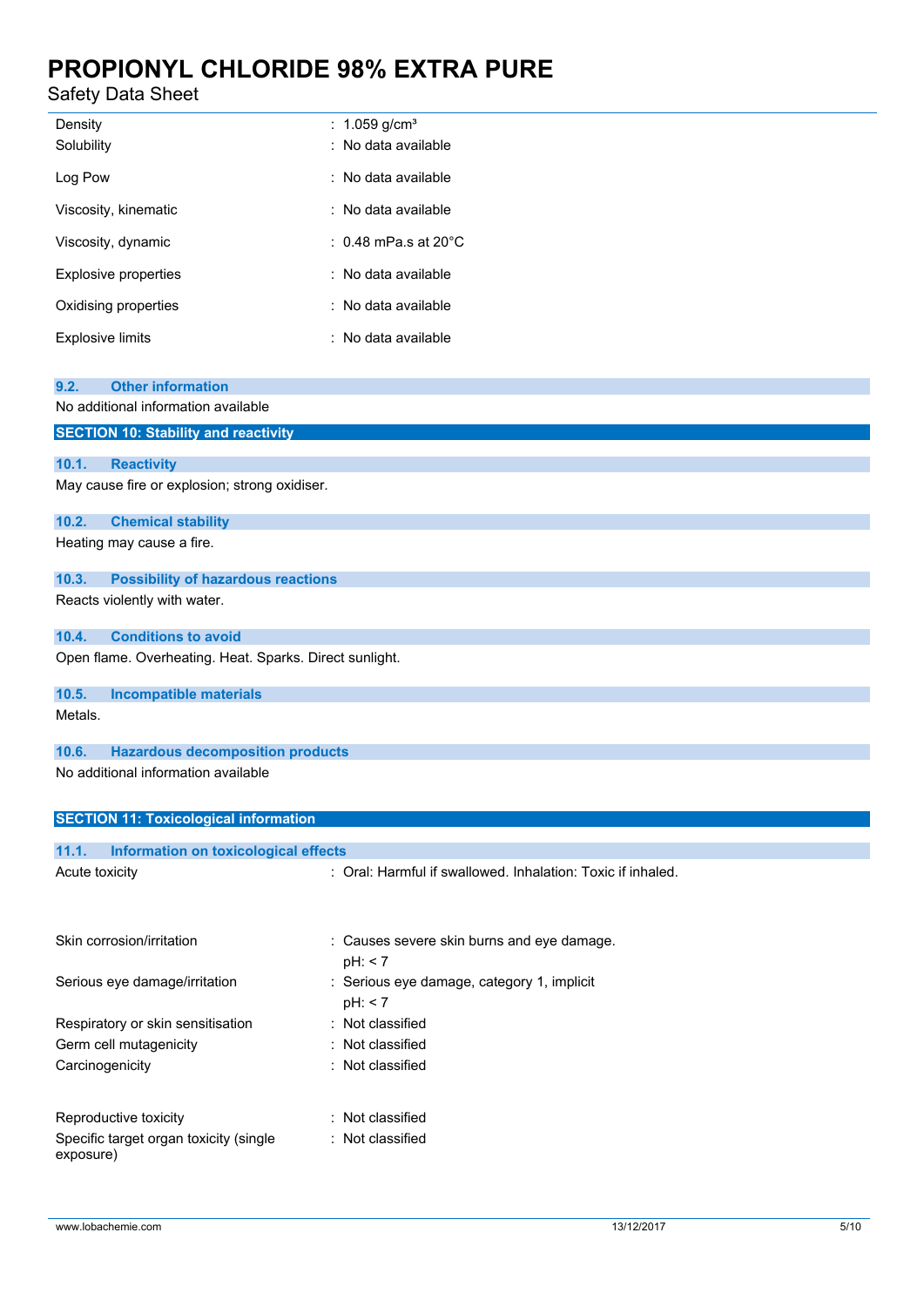Safety Data Sheet

| Specific target organ toxicity (repeated<br>exposure) | : Not classified              |  |
|-------------------------------------------------------|-------------------------------|--|
| Aspiration hazard                                     | : Not classified              |  |
| PROPIONYL CHLORIDE 98% EXTRA PURE (79-03-8)           |                               |  |
| Viscosity, kinematic                                  | 0.45325779 mm <sup>2</sup> /s |  |
|                                                       |                               |  |

| <b>SECTION 12: Ecological information</b> |                                     |  |  |
|-------------------------------------------|-------------------------------------|--|--|
|                                           |                                     |  |  |
| 12.1.                                     | <b>Toxicity</b>                     |  |  |
|                                           | No additional information available |  |  |
|                                           |                                     |  |  |
|                                           |                                     |  |  |
|                                           |                                     |  |  |
|                                           |                                     |  |  |

| 12.2.<br><b>Persistence and degradability</b>      |
|----------------------------------------------------|
| No additional information available                |
| 12.3.<br><b>Bioaccumulative potential</b>          |
| No additional information available                |
| <b>Mobility in soil</b><br>12.4.                   |
| No additional information available                |
| <b>Results of PBT and vPvB assessment</b><br>12.5. |
| No additional information available                |
| <b>Other adverse effects</b><br>12.6.              |
| No additional information available                |
| <b>SECTION 13: Disposal considerations</b>         |
| <b>Waste treatment methods</b><br>13.1.            |
| No additional information available                |
| <b>SECTION 14: Transport information</b>           |
| In accordance with ADR / RID / IMDG / IATA / ADN   |

| <b>UN</b> number<br>14.1.        |                                 |            |      |
|----------------------------------|---------------------------------|------------|------|
| UN-No. (ADR)                     | : 1815                          |            |      |
| UN-No. (IMDG)                    | : 1815                          |            |      |
| UN-No.(IATA)                     | : 1815                          |            |      |
| UN-No.(ADN)                      | $:$ Not regulated               |            |      |
| UN-No. (RID)                     | : Not regulated                 |            |      |
|                                  |                                 |            |      |
| 14.2.<br>UN proper shipping name |                                 |            |      |
| Proper Shipping Name (ADR)       | $:$ PROPIONYL CHLORIDE          |            |      |
| Proper Shipping Name (IMDG)      | $\therefore$ PROPIONYL CHLORIDE |            |      |
| Proper Shipping Name (IATA)      | $:$ PROPIONYL CHLORIDE          |            |      |
| www.lobachemie.com               |                                 | 13/12/2017 | 6/10 |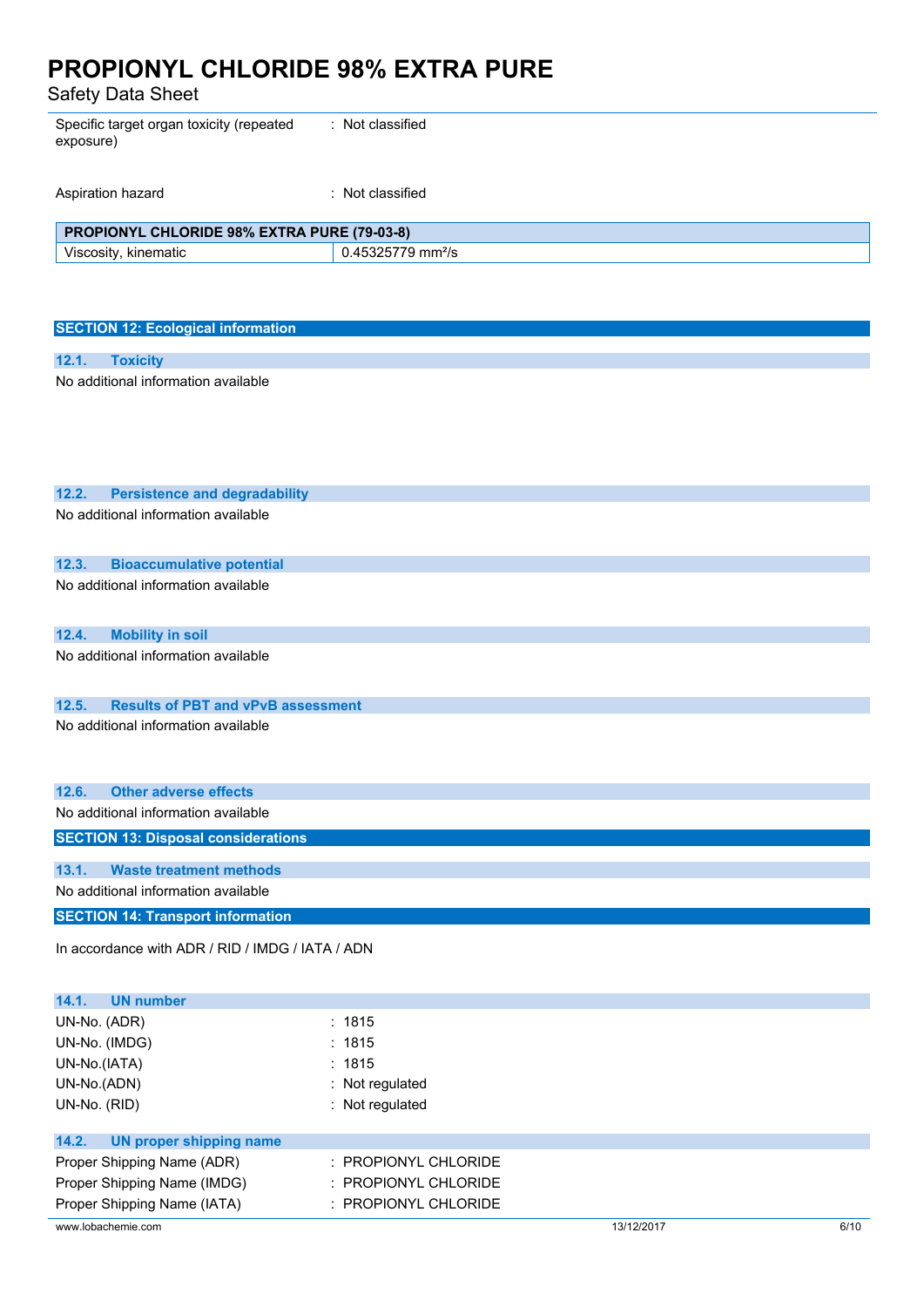## Safety Data Sheet

| Proper Shipping Name (ADN)            | : Not regulated                                       |
|---------------------------------------|-------------------------------------------------------|
| Proper Shipping Name (RID)            | $:$ Not requiated                                     |
| Transport document description (ADR)  | : UN 1815 PROPIONYL CHLORIDE, $3(8)$ , II, $(D/E)$    |
| Transport document description (IMDG) | : UN 1815 PROPIONYL CHLORIDE, $3(8)$ , II (12°C c.c.) |
| Transport document description (IATA) | : UN 1815 PROPIONYL CHLORIDE, $3(8)$ , II             |
|                                       |                                                       |
|                                       |                                                       |

### **14.3. Transport hazard class(es)**

### **ADR**

| Transport hazard class(es) (ADR) | :3(8  |
|----------------------------------|-------|
| Danger labels (ADR)              | : 3.8 |

| : 3(8) |
|--------|
| : 3, 8 |

 $: 3 (8)$  $: 3, 8$ 



| Transport hazard class(es) (IMDG) |  |
|-----------------------------------|--|
| Danger labels (IMDG)              |  |



| <b>IATA</b>                       |                 |  |
|-----------------------------------|-----------------|--|
| Transport hazard class(es) (IATA) | : 3(8)          |  |
| Hazard labels (IATA)              | : $3, 8$        |  |
|                                   |                 |  |
| <b>ADN</b>                        |                 |  |
| Transport hazard class(es) (ADN)  | : Not regulated |  |
| <b>RID</b>                        |                 |  |
| Transport hazard class(es) (RID)  | : Not regulated |  |
| 14.4. Packing group               |                 |  |
| Packing group (ADR)               | : II            |  |
| Packing group (IMDG)              | : II            |  |
| Packing group (IATA)              | ÷Ш              |  |
| Packing group (ADN)               | : Not regulated |  |
| Packing group (RID)               | Not regulated   |  |

| 14.5.<br><b>Environmental hazards</b> |                                          |
|---------------------------------------|------------------------------------------|
| Dangerous for the environment         | : No                                     |
|                                       |                                          |
| Marine pollutant                      | : No                                     |
| Other information                     | : No supplementary information available |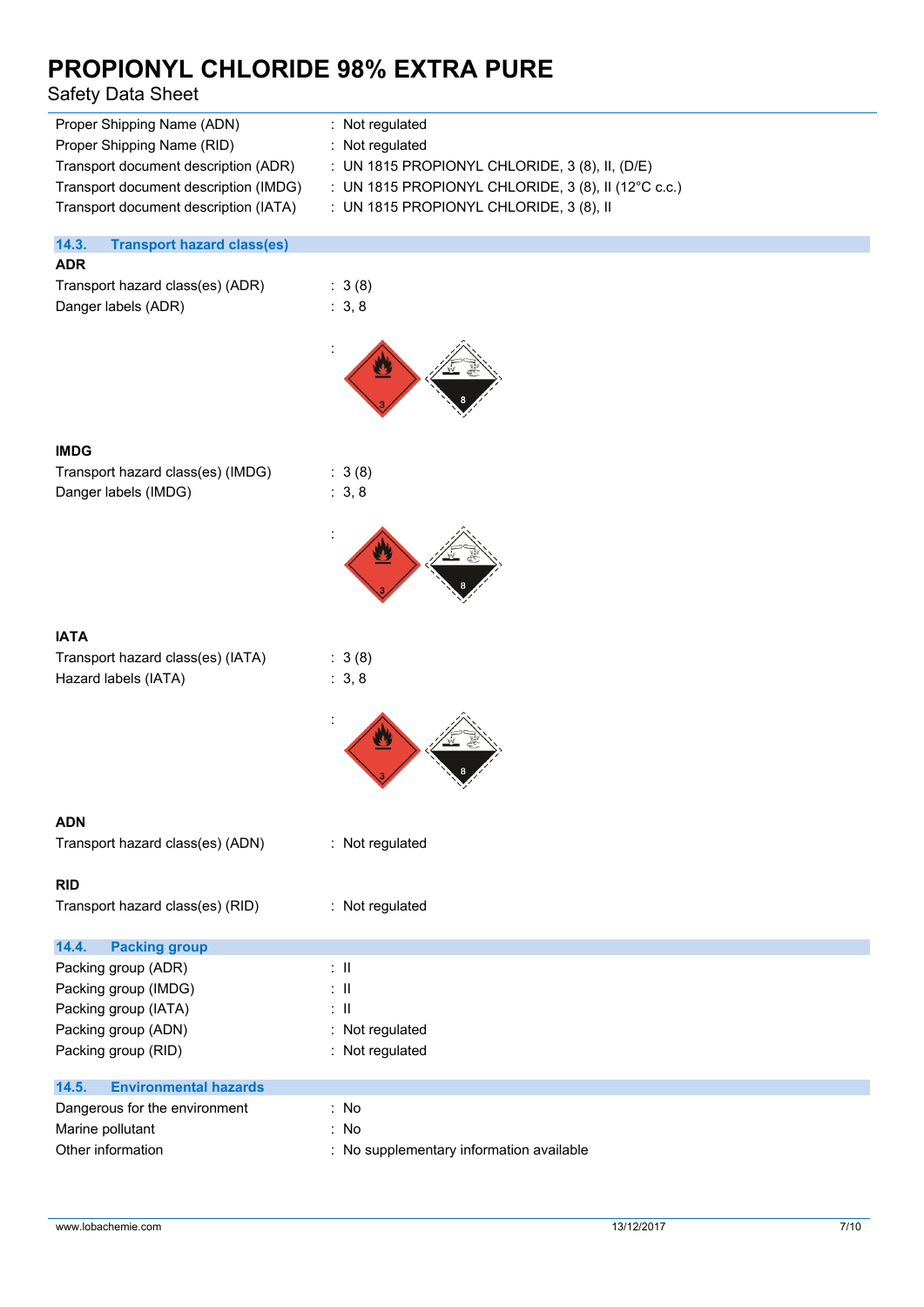Safety Data Sheet

**14.6. Special precautions for user**

### **- Overland transport**

| Classification code (ADR)                                    | FC                                |
|--------------------------------------------------------------|-----------------------------------|
| Limited quantities (ADR)                                     | 1L                                |
| Excepted quantities (ADR)                                    | E2                                |
| Packing instructions (ADR)                                   | P001, IBC02                       |
| Mixed packing provisions (ADR)                               | <b>MP19</b>                       |
| Portable tank and bulk container<br>instructions (ADR)       | T7                                |
| Portable tank and bulk container special<br>provisions (ADR) | TP <sub>1</sub><br>$\ddot{\cdot}$ |
| Tank code (ADR)                                              | L4BH                              |
| Vehicle for tank carriage                                    | $:$ FL                            |
| Transport category (ADR)                                     | $\overline{2}$                    |
| Special provisions for carriage - Operation<br>(ADR)         | S2, S20<br>t.                     |
| Hazard identification number (Kemler No.)                    | 338<br>÷.                         |
| Orange plates                                                | $\ddot{\cdot}$<br><b>338</b>      |
|                                                              | 1815                              |
| Tunnel restriction code (ADR)                                | : D/E                             |
| EAC code                                                     | : •3WE                            |
| APP code                                                     | : $A(f)$                          |
| - Transport by sea                                           |                                   |
| Limited quantities (IMDG)                                    | : 1 L                             |
| Excepted quantities (IMDG)                                   | E <sub>2</sub>                    |
| Packing instructions (IMDG)                                  | P001                              |
| IBC packing instructions (IMDG)                              | IBC02                             |
| Tank instructions (IMDG)                                     | T7                                |
| Tank special provisions (IMDG)                               | TP <sub>1</sub>                   |
| EmS-No. (Fire)                                               | $F-E$                             |
| EmS-No. (Spillage)                                           | $S-C$                             |
| Stowage category (IMDG)                                      | B                                 |
| Stowage and handling (IMDG)                                  | SW <sub>2</sub>                   |
| Flash point (IMDG)                                           | 12°C c.c.                         |
| - Air transport                                              |                                   |
| PCA Excepted quantities (IATA)                               | E <sub>2</sub>                    |
| PCA Limited quantities (IATA)                                | Y340                              |
| PCA limited quantity max net quantity                        | 0.5L                              |

| PCA limited quantity max net quantity<br>(IATA) | : 0.5I |
|-------------------------------------------------|--------|
| PCA packing instructions (IATA)                 | : 352  |
| PCA max net quantity (IATA)                     | : 1L   |
| CAO packing instructions (IATA)                 | : 363  |
| CAO max net quantity (IATA)                     | : 5L   |
| ERG code (IATA)                                 | : 3C   |

### **- Inland waterway transport**

Not regulated

### **- Rail transport**

Not regulated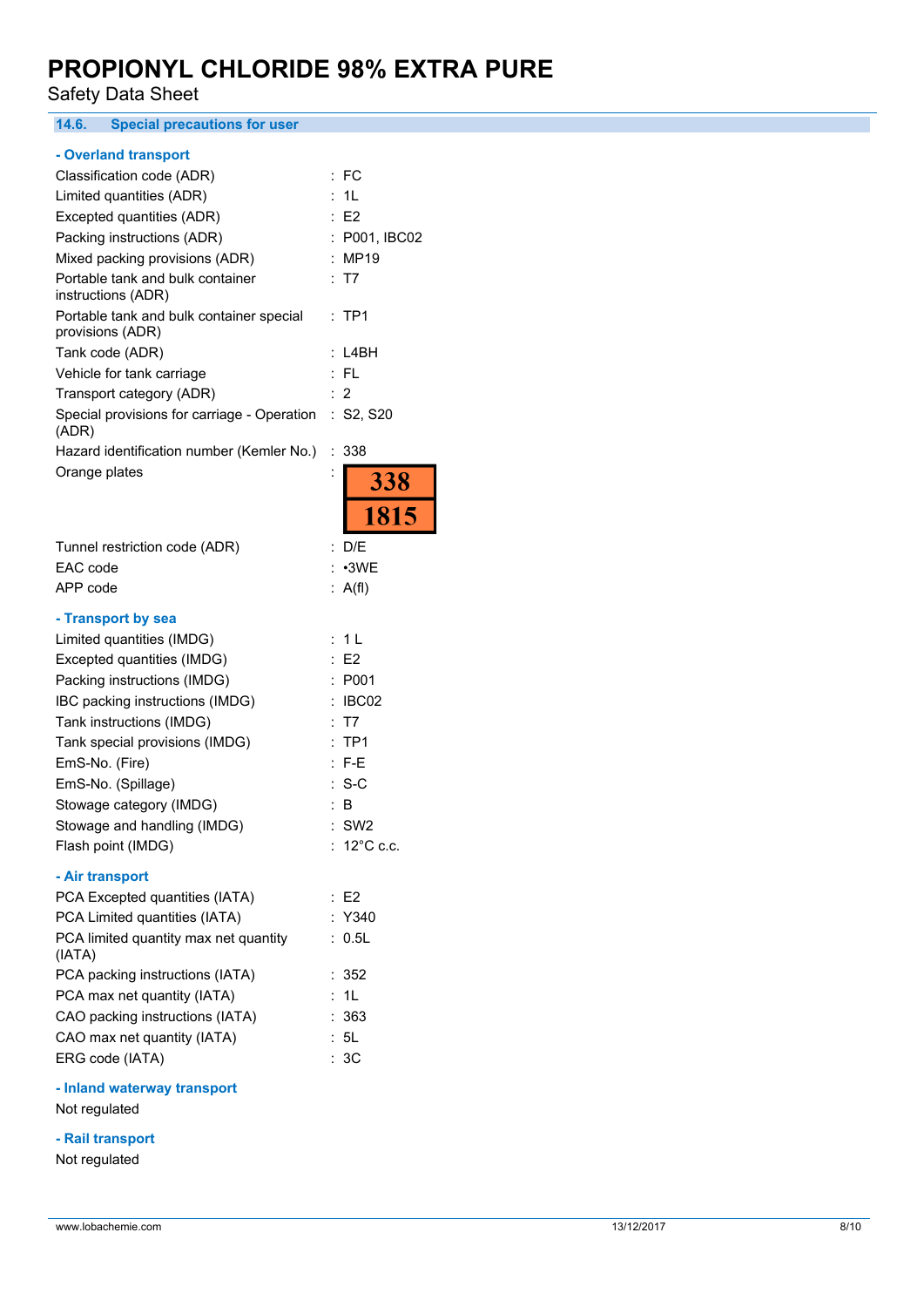Safety Data Sheet

| 14.7.<br>Not applicable                                                                                                                                                          | Transport in bulk according to Annex II of MARPOL 73/78 and the IBC Code                                                    |  |
|----------------------------------------------------------------------------------------------------------------------------------------------------------------------------------|-----------------------------------------------------------------------------------------------------------------------------|--|
| <b>SECTION 15: Regulatory information</b>                                                                                                                                        |                                                                                                                             |  |
|                                                                                                                                                                                  |                                                                                                                             |  |
| 15.1.                                                                                                                                                                            | Safety, health and environmental regulations/legislation specific for the substance or mixture                              |  |
| 15.1.1. EU-Regulations                                                                                                                                                           |                                                                                                                             |  |
| No REACH Annex XVII restrictions<br>PROPIONYL CHLORIDE 98% EXTRA PURE is not on the REACH Candidate List<br>PROPIONYL CHLORIDE 98% EXTRA PURE is not on the REACH Annex XIV List |                                                                                                                             |  |
|                                                                                                                                                                                  |                                                                                                                             |  |
| 15.1.2. National regulations                                                                                                                                                     |                                                                                                                             |  |
| Germany                                                                                                                                                                          |                                                                                                                             |  |
| AwSV/VwVwS Annex reference                                                                                                                                                       | : Water hazard class (WGK) 1, slightly hazardous to water (Classification according to<br>VwVwS, Annex 3; WGK No 8503)      |  |
| 12th Ordinance Implementing the Federal<br>Immission Control Act - 12. BlmSchV                                                                                                   | : Is not subject of the 12. BlmSchV (Hazardous Incident Ordinance)                                                          |  |
| <b>Denmark</b>                                                                                                                                                                   |                                                                                                                             |  |
| Class for fire hazard                                                                                                                                                            | $\therefore$ Class I-1                                                                                                      |  |
| Store unit                                                                                                                                                                       | $: 1$ liter                                                                                                                 |  |
| <b>Classification remarks</b>                                                                                                                                                    | : F <flam. 2="" lig.="">; Emergency management guidelines for the storage of flammable<br/>liquids must be followed</flam.> |  |
| Recommendations Danish Regulation                                                                                                                                                | : Young people below the age of 18 years are not allowed to use the product                                                 |  |

### **15.2. Chemical safety assessment**

No additional information available

### **SECTION 16: Other information**

### Full text of R-, H- and EUH-phrases:

| Acute Tox. 3 (Inhalation) | Acute toxicity (inhal.), Category 3     |            |      |
|---------------------------|-----------------------------------------|------------|------|
| Acute Tox. 4 (Oral)       | Acute toxicity (oral), Category 4       |            |      |
| Flam. Lig. 2              | Flammable liquids, Category 2           |            |      |
| Skin Corr. 1              | Skin corrosion/irritation, Category 1   |            |      |
| H <sub>225</sub>          | Highly flammable liquid and vapour      |            |      |
| H302                      | Harmful if swallowed                    |            |      |
| H314                      | Causes severe skin burns and eye damage |            |      |
| H331                      | Toxic if inhaled                        |            |      |
| R <sub>11</sub>           | Highly flammable                        |            |      |
| www.lobachemie.com        |                                         | 13/12/2017 | 9/10 |